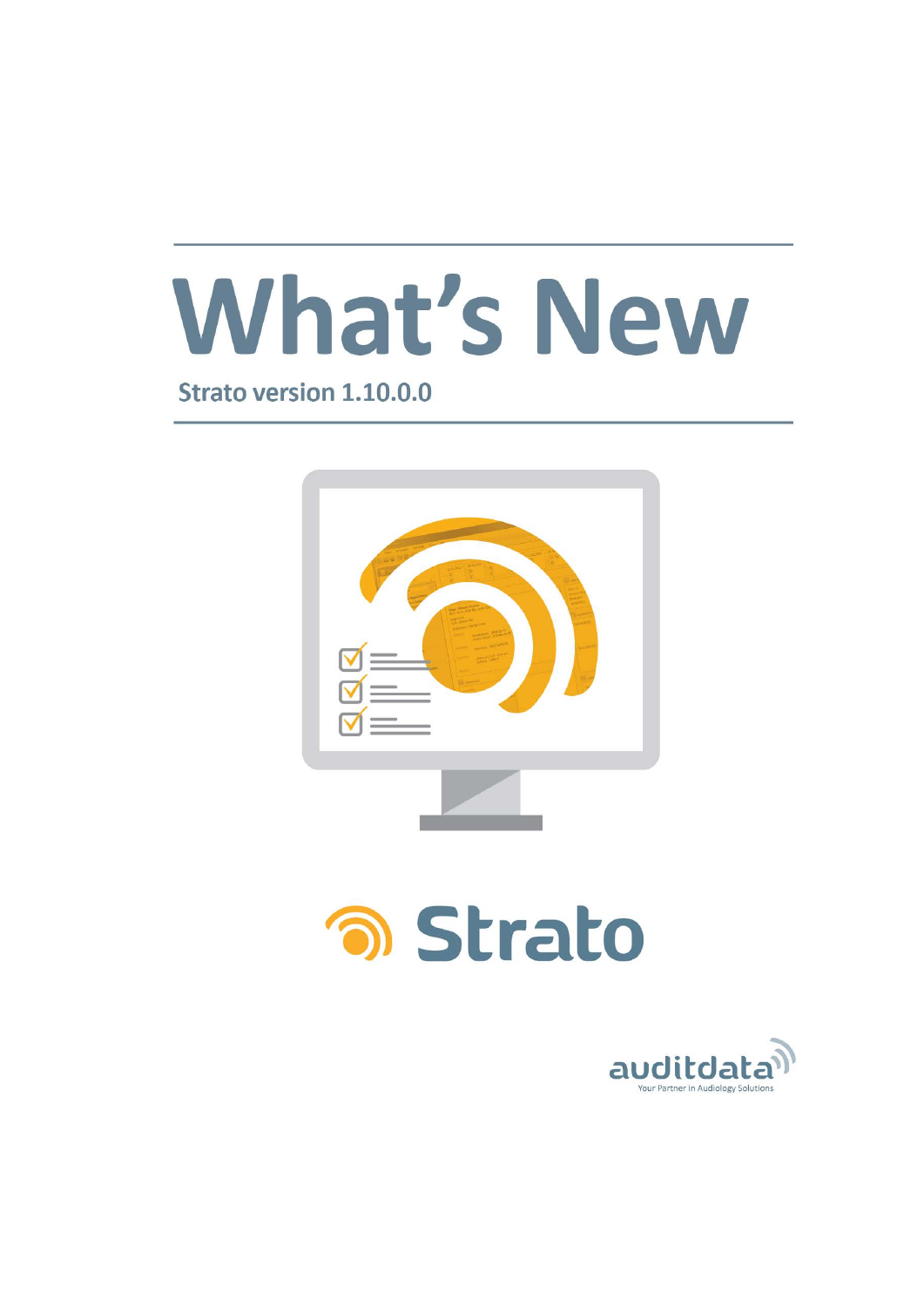# **Table of Contents**

| 1. |    |  |
|----|----|--|
| 2. |    |  |
| 3. |    |  |
|    |    |  |
|    |    |  |
|    |    |  |
| 5. |    |  |
|    |    |  |
|    |    |  |
|    |    |  |
|    | 7. |  |
|    |    |  |
| 8. |    |  |
|    |    |  |
| 9. |    |  |
|    |    |  |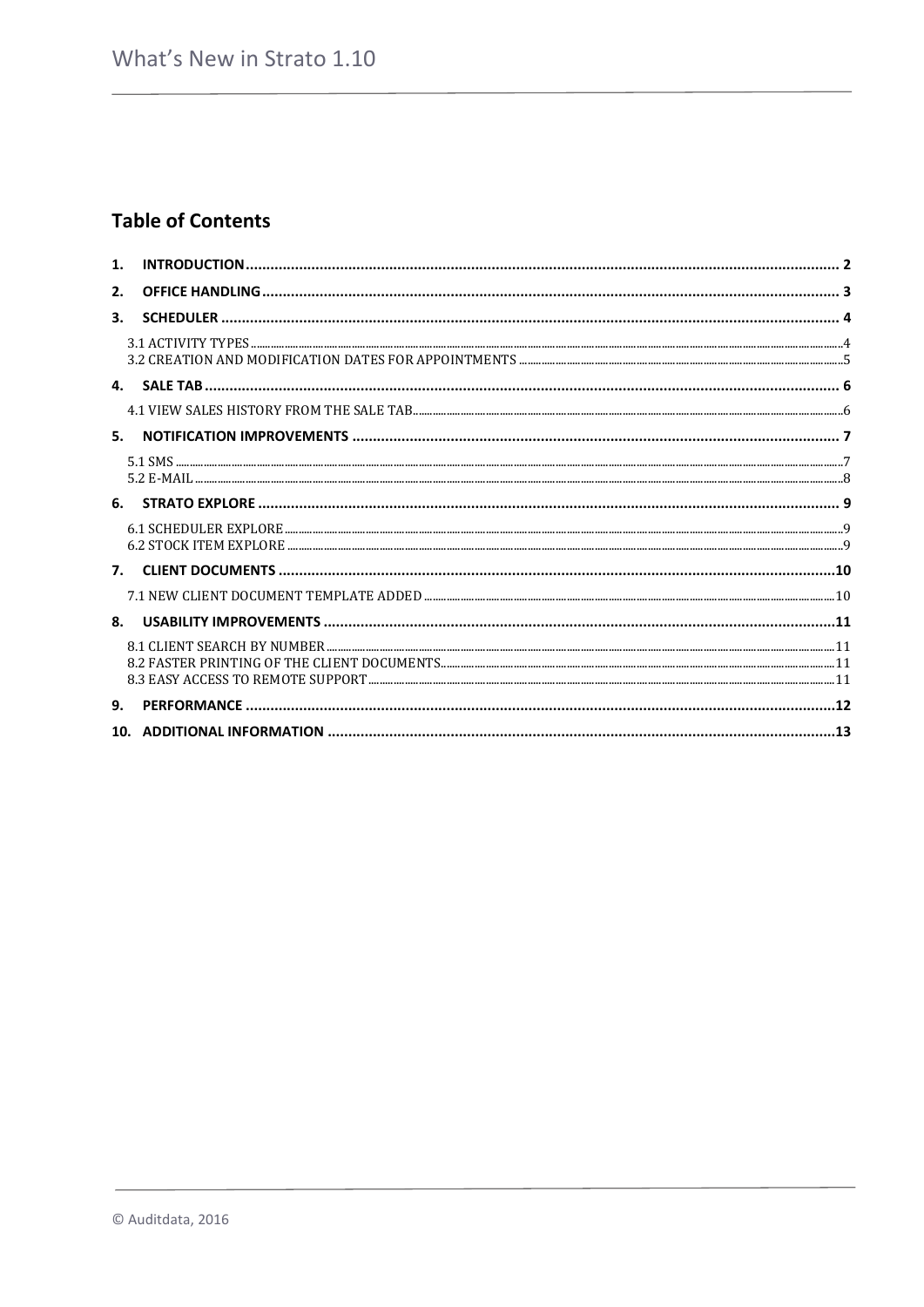# <span id="page-2-0"></span>**1. Introduction**

The purpose of this document is to give you an overview of the new and modified features in Strato 1.10.0.0.

The available languages are English, Danish, Swedish, Norwegian, Spanish, and Polish. Strato v.1.10.0.0 is certified to NOAH 4 and works with Noah v.4.6.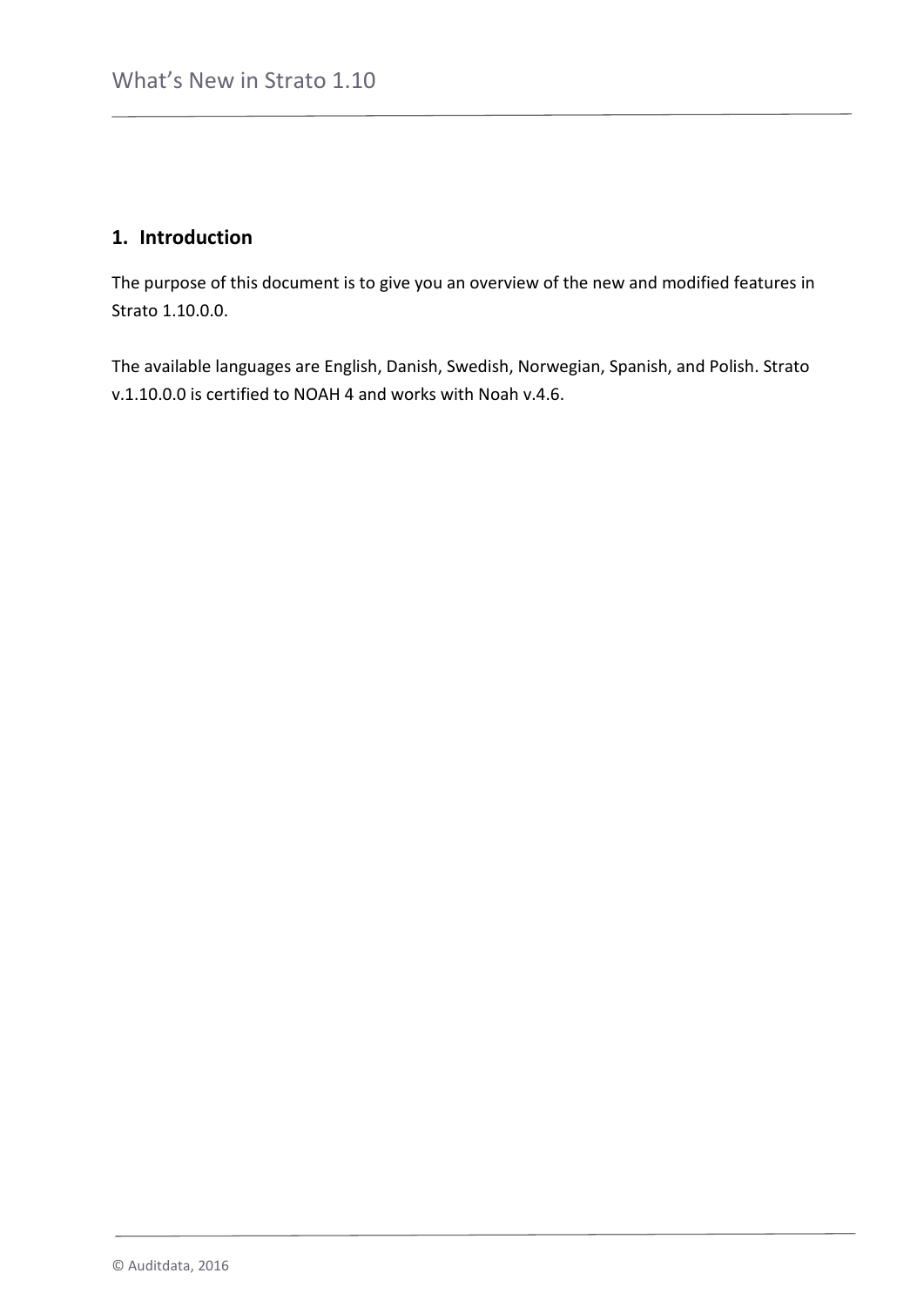# <span id="page-3-0"></span>**2. Office Handling**

You can now define in which office you are currently working.

| Current Office:   Odense Office |                          |
|---------------------------------|--------------------------|
|                                 | <not specified=""></not> |
|                                 | <b>Odense Office</b>     |
|                                 | Aarhus Office            |
|                                 | Malmo Office             |
| Αll                             | search                   |
|                                 |                          |
|                                 |                          |
|                                 |                          |

This office will automatically be assigned as the default office when creating new clients, making a sale, and working with stock items.

 $\begin{array}{|c|c|c|}\hline \textbf{X} & \textbf{y} \end{array}$ 

Cancel

| $\bigcirc$<br>Sale Invoice              |                                                    | $\mathbf{x}$<br>Add Stock Item<br><b>Main Data</b>      |  |
|-----------------------------------------|----------------------------------------------------|---------------------------------------------------------|--|
| Sale Invoice<br>Document Date 25-Nov-16 | Client   Mr. Johann Rasmussen<br>骨<br>User adm adm | Article<br>$1 \div$<br>Quantity<br>Office Odense Office |  |
| Client Invoice<br>Insurance Invoice     | Office Odense Office<br>Cancel<br>Save             | <b>History</b><br>No History<br>Save                    |  |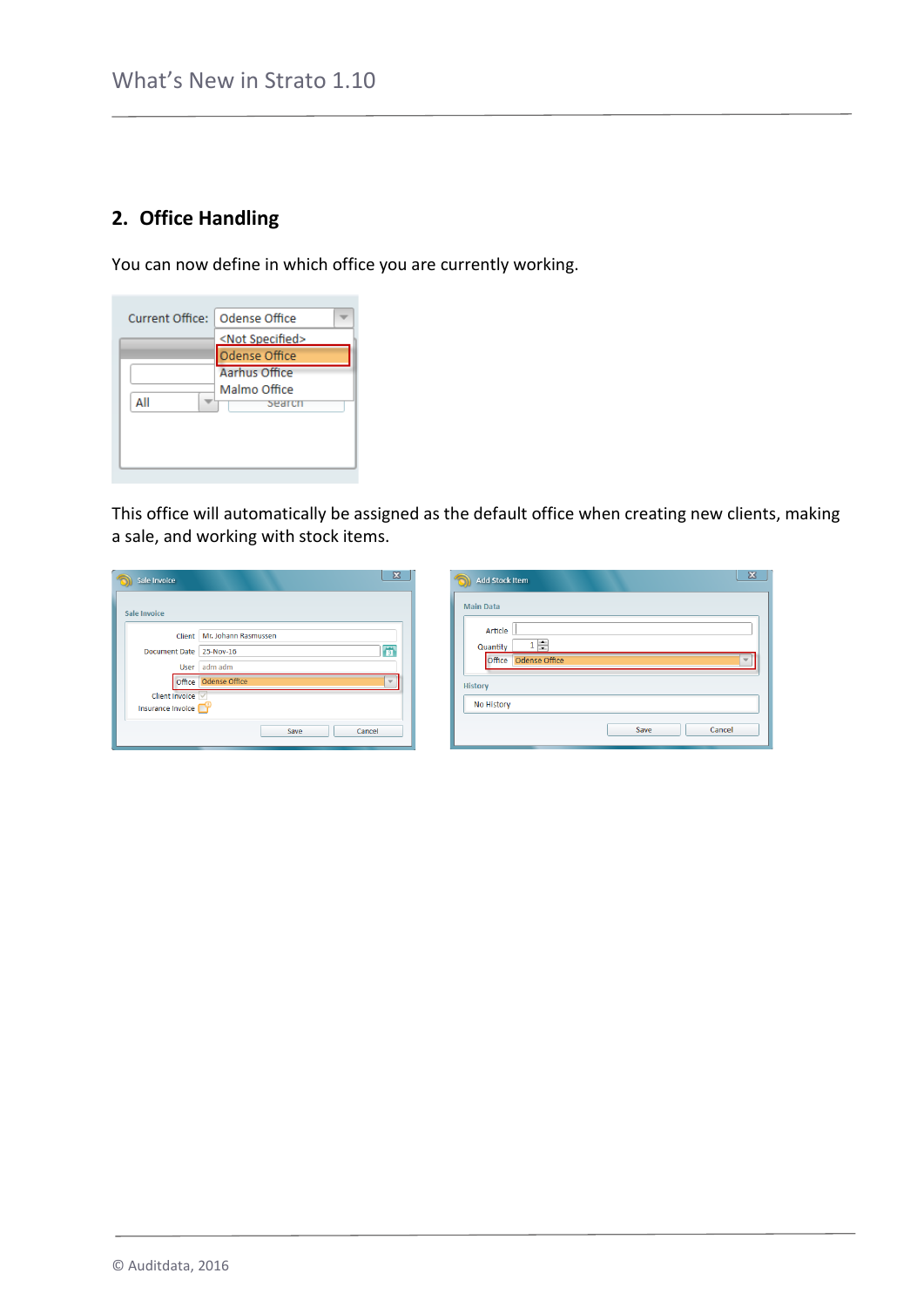# <span id="page-4-0"></span>**3. Scheduler**

### <span id="page-4-1"></span>**3.1 Activity types**

You can add activity types under **Tools** -> **Administration** -> **Activity Types**. Add activity type title, color, description, and default duration.

| <b>Offices</b><br>$\overline{\phantom{a}}$                                                                                                                                     | <b>Activity Types</b> |                                                                                                                   |                  |                         |       |                  |       |
|--------------------------------------------------------------------------------------------------------------------------------------------------------------------------------|-----------------------|-------------------------------------------------------------------------------------------------------------------|------------------|-------------------------|-------|------------------|-------|
| Users                                                                                                                                                                          |                       |                                                                                                                   |                  |                         |       | Show Active only |       |
| Appointment Types                                                                                                                                                              | Title                 | Description                                                                                                       |                  | <b>Default Duration</b> | Color | Active           |       |
| <b>Activity Types</b>                                                                                                                                                          | Clean Up              |                                                                                                                   |                  | 30                      |       |                  | 土ノキ キ |
| Referral Sources                                                                                                                                                               | Administration        |                                                                                                                   |                  | 60                      |       |                  |       |
| <b>EXPLORE Templates</b><br><b>Client</b><br><b>Bill E-mail templates</b><br>Scheduler<br>E-mail templates<br>Stock<br>Sale Item<br>Sale Templates<br>Stock Item Status Causes |                       | <b>Create Activity Type</b><br>Activity Type<br>Title<br>Description<br>Color<br>Default Duration 45<br>is Active | Stock management |                         |       | 区<br>×           |       |
| Roles<br>Suppliers<br><b>ENTs</b><br>÷                                                                                                                                         |                       |                                                                                                                   |                  | Save                    |       | Cancel           |       |

This prefilled data will be used when creating activities from **Scheduler**.

| <b>Create Activity</b>   |                                                 |                       |           |   |        | $\mathbf{z}$ |
|--------------------------|-------------------------------------------------|-----------------------|-----------|---|--------|--------------|
| <b>Activity Details:</b> |                                                 |                       |           |   |        |              |
| <b>Type</b>              | <b>Stock management</b>                         |                       |           |   |        | ÷            |
| Name                     | <b>Stock management</b>                         |                       |           |   |        |              |
| Location                 | <b>Odense Office</b><br>$\overline{\mathbf{v}}$ | <b>Start Date</b>     | 25-Nov-16 | 同 | 12:21  |              |
| Resource                 | adm adm<br>$\overline{\phantom{a}}$             | <b>End Date</b>       | 25-Nov-16 | 茴 | 13:06  | œ            |
| Colour                   | v                                               |                       |           |   |        |              |
| Created by               | adm adm                                         | Date                  |           |   |        |              |
| Modified by              |                                                 | Date                  |           |   |        |              |
| <b>Notes</b>             |                                                 |                       |           |   |        |              |
|                          |                                                 |                       |           |   |        |              |
|                          |                                                 |                       |           |   |        |              |
|                          |                                                 |                       |           |   |        |              |
|                          |                                                 | <b>Add Recurrence</b> | Save      |   | Cancel |              |
|                          |                                                 |                       |           |   |        |              |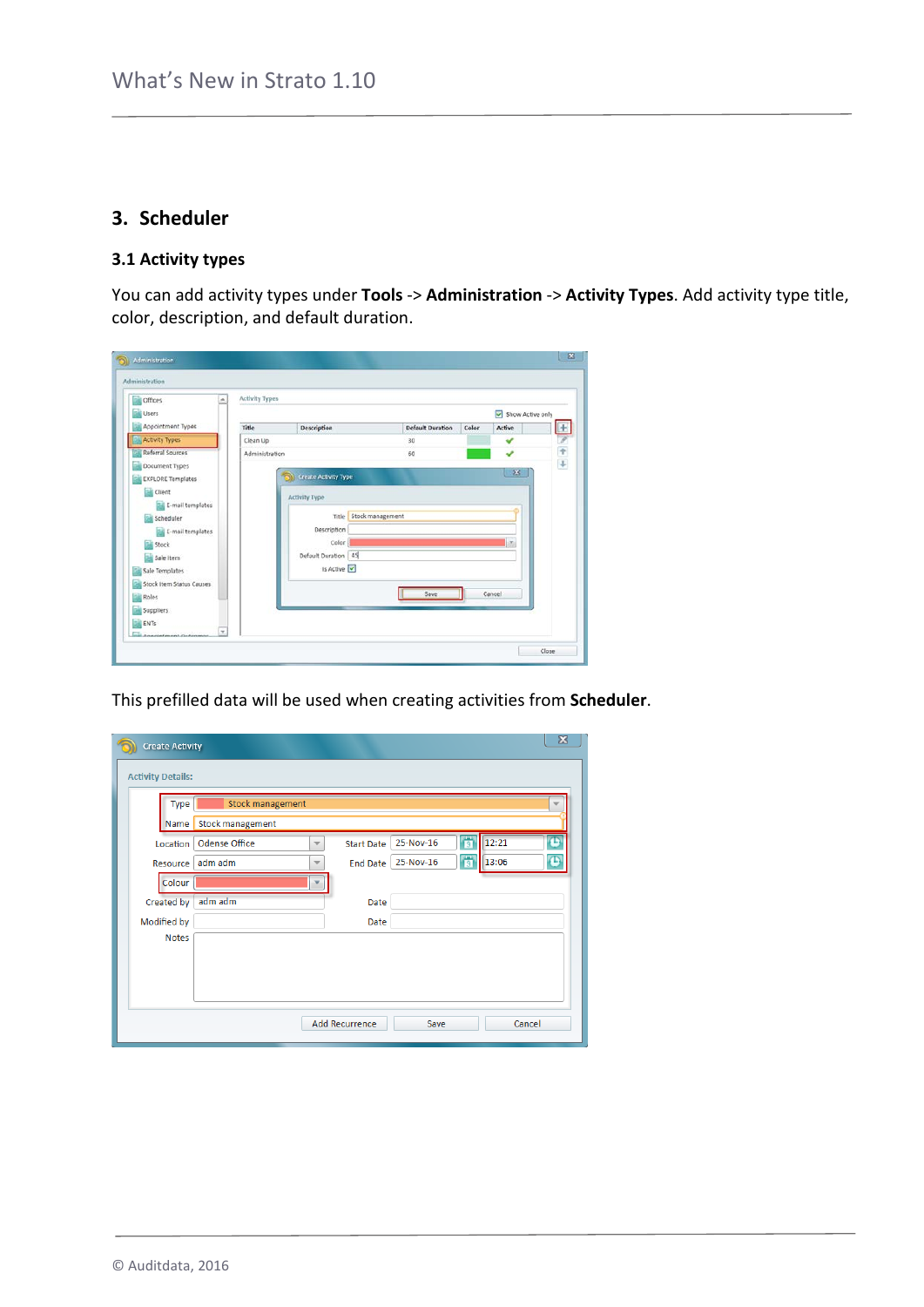## <span id="page-5-0"></span>**3.2 Creation and modification dates for appointments**

Information about the date when an appointment was first created as well as the date of its latest modification have been added to the **Appointment Details** section in the **Appointment** window.

|                         | Client   Mr. Johann Rasmussen (68757570987786) |                          |                   |                  |      |       | Ω<br>$P_{43}$           |
|-------------------------|------------------------------------------------|--------------------------|-------------------|------------------|------|-------|-------------------------|
| Location                | Odense Office                                  | $\overline{\phantom{m}}$ | <b>Start Time</b> | 25-Nov-16        | II 9 | 11:23 |                         |
| Resource                | adm adm                                        | $\overline{\phantom{m}}$ | End Time          | 25-Nov-16        | IT 9 | 12:23 |                         |
| <b>Status</b>           | <b>Booked</b>                                  | $\overline{\phantom{a}}$ |                   |                  |      |       |                         |
| <b>Appointment Type</b> | First follow-up                                | $\overline{\mathbf{v}}$  | Outcome           |                  |      |       | $\overline{\mathbf{v}}$ |
| Created by              | adm adm                                        |                          | Date              | 25-Nov-16        |      |       |                         |
| Modified by             | adm adm                                        |                          |                   | Date   25-Nov-16 |      |       |                         |
| <b>Notes</b>            |                                                |                          |                   |                  |      |       |                         |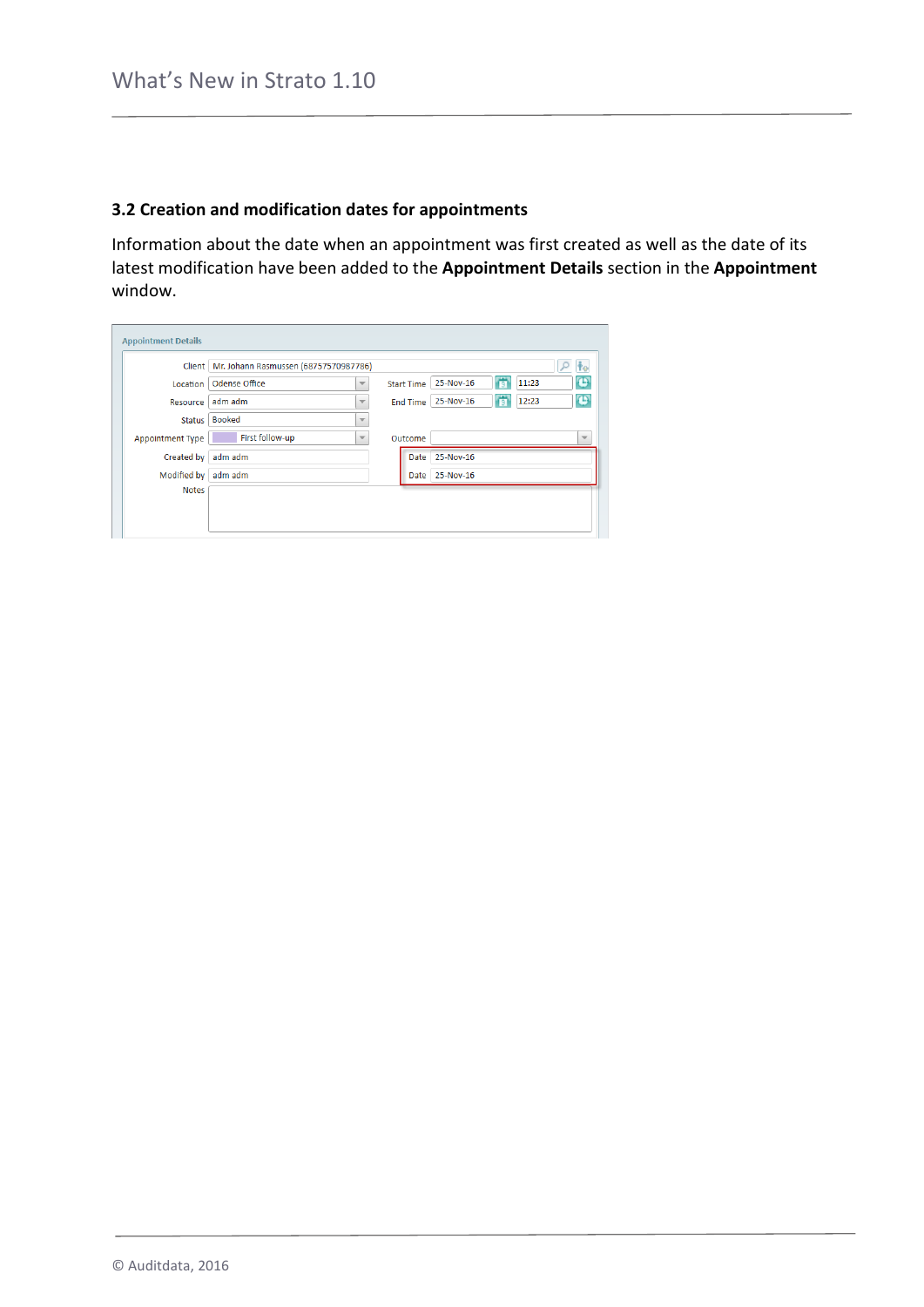# <span id="page-6-0"></span>**4. Sale Tab**

## <span id="page-6-1"></span>**4.1 View Sales History from the Sale tab**

Go to the client's **Sale** tab and click the **Sales History** icon at the bottom of the page.

| New Sale item<br>$\mathbb{A}^{\mathcal{C}}$  | 24-Nov-16 16:26<br>A.                                                                   | Lent              | Constitution constructing were procedured as<br>Side: Right<br>Colour:<br>Serial Number: 123545 |           |               |  |
|----------------------------------------------|-----------------------------------------------------------------------------------------|-------------------|-------------------------------------------------------------------------------------------------|-----------|---------------|--|
| (*) Select HI<br>$\equiv$ Fitting<br>$B$ REM |                                                                                         |                   |                                                                                                 |           |               |  |
| $(R)$ REM                                    | <b>Sales Documents</b>                                                                  |                   |                                                                                                 |           |               |  |
| Ĉ<br>Speech Mapping<br>$(x)$ HIT             | Type                                                                                    | <b>Status</b>     | Number                                                                                          | Date      |               |  |
|                                              | Return Delivery Note                                                                    | Returned Delivery | 0000001                                                                                         | 24-Nov-16 |               |  |
| (x) Client Info                              | Lend Note                                                                               | Lent              | 0000001                                                                                         | 24-Nov-16 |               |  |
| F)<br>Invoice Sample                         | Delivery Note                                                                           | Delivered         | 0000005                                                                                         | 24-Nov-16 |               |  |
|                                              | Client Invoice                                                                          | Invoiced          | 0000005                                                                                         | 24-Nov-16 |               |  |
|                                              | Purchased Devices (Serial Numbered)<br>Article<br><b>Purchase Date</b><br>Sales History | Type              |                                                                                                 | S/N       | Warranty Exp. |  |

Here you can see the complete list of Sale activities for the selected client.

| Date      | Article               | Quantity | <b>Serial Number</b> | <b>Delivery Status</b> | <b>Invoice Status</b> | <b>Warranty Exp. Date</b> |
|-----------|-----------------------|----------|----------------------|------------------------|-----------------------|---------------------------|
| 24-Nov-16 | Portable Hearing A 1  |          |                      |                        | Invoiced (Client Inv  |                           |
| 24-Nov-16 | Portable Hearing A 1  |          |                      |                        | Invoiced (Client Inv  |                           |
| 24-Nov-16 | Portable Hearing A 1  |          | 150187               | Delivered              |                       | 24-Nov-18                 |
| 24-Nov-16 | Portable Hearing A 1  |          | 123545               | Lent                   |                       | 24-Nov-18                 |
| 24-Nov-16 | Portable Hearing A 1  |          | 150187               | Returned               |                       | 24-Nov-18                 |
| 22-Nov-16 | Load test non seria 1 |          |                      | Delivered              |                       |                           |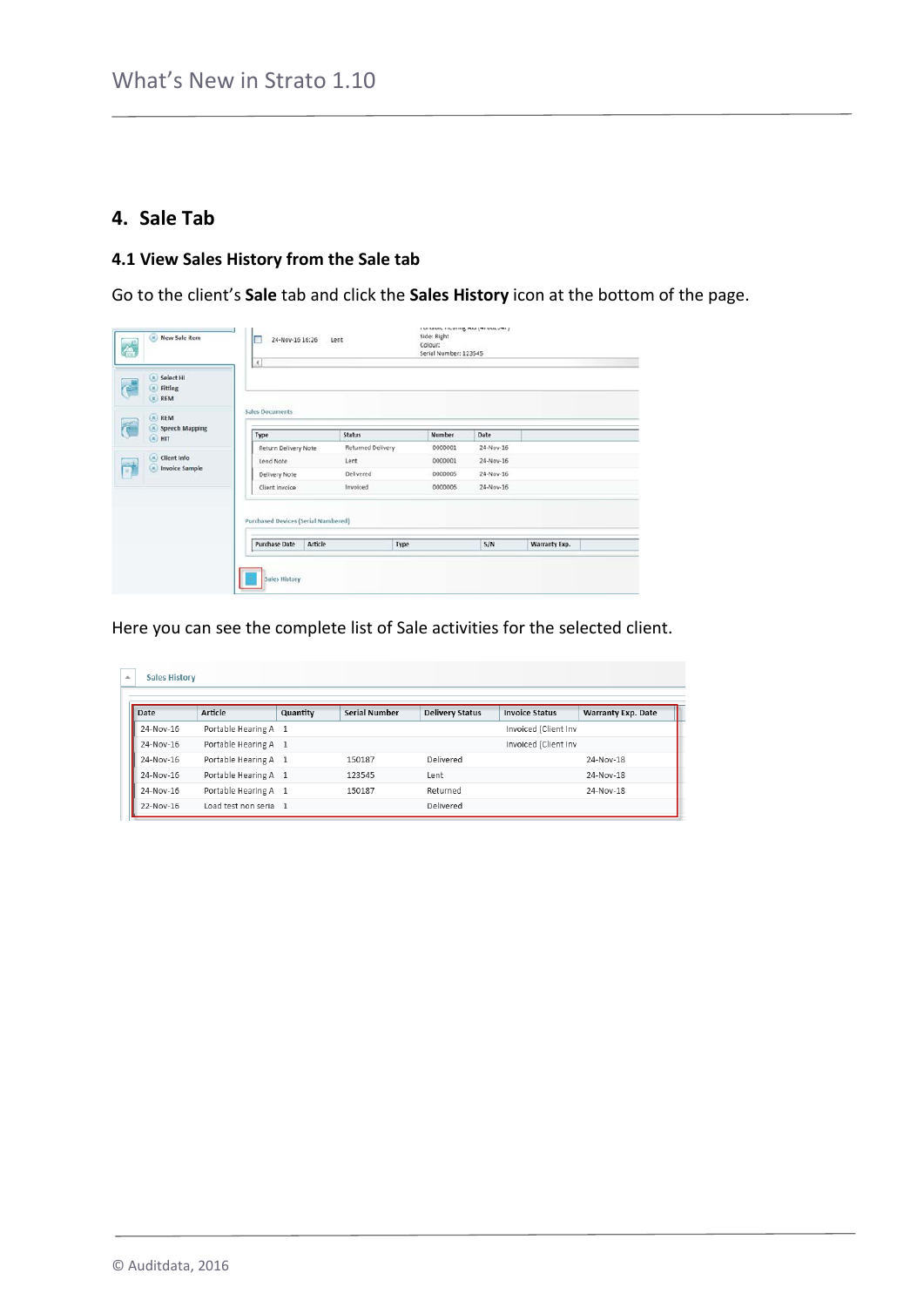# <span id="page-7-0"></span>**5. Notification Improvements**

#### <span id="page-7-1"></span>**5.1 SMS**

You can now add the Office Phone number for the Custom Message type.

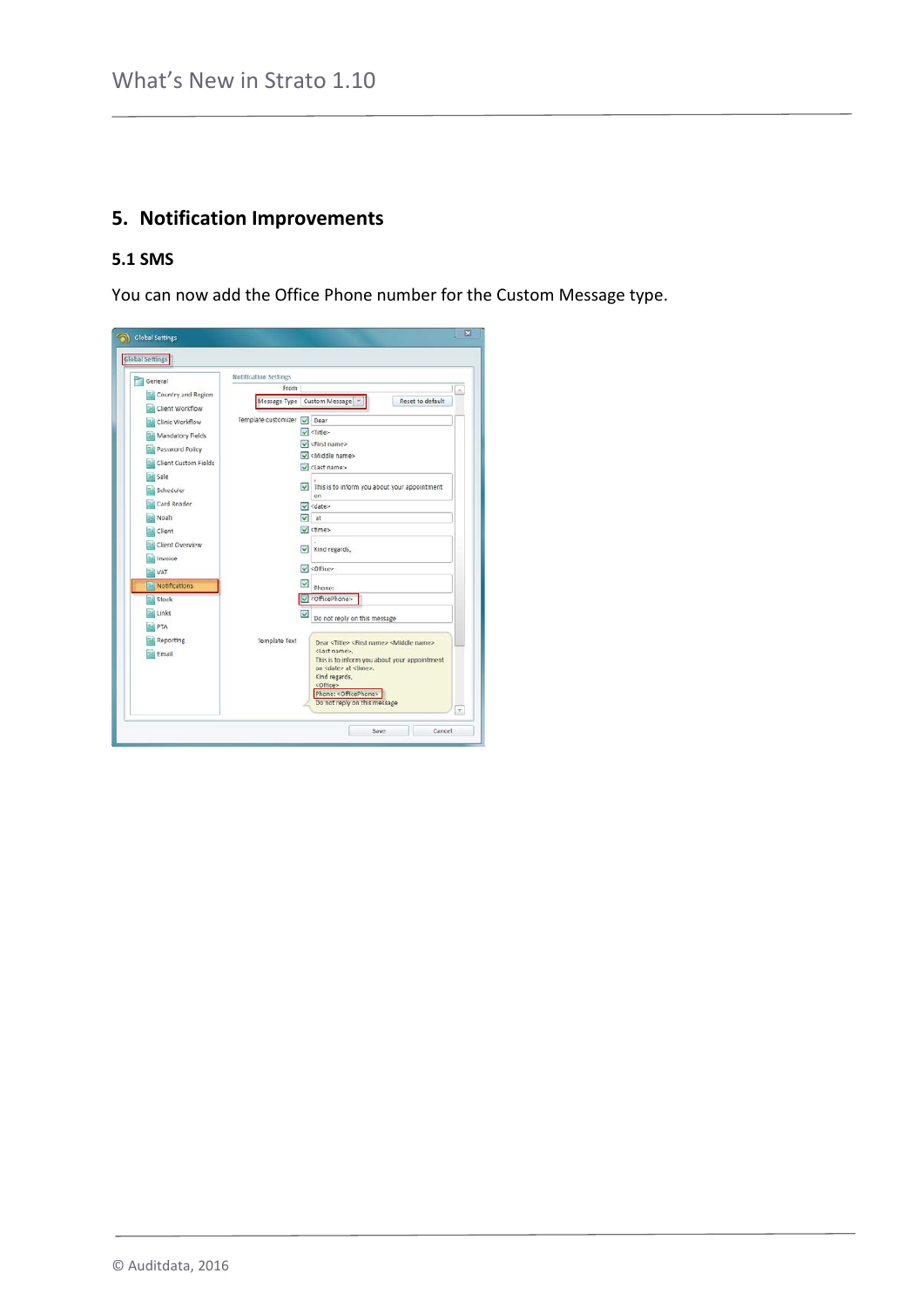#### <span id="page-8-0"></span>**5.2 E-mail**

When sending e-mails based on Client templates, you are now able to use e-mail from your Primary office as reply to address.

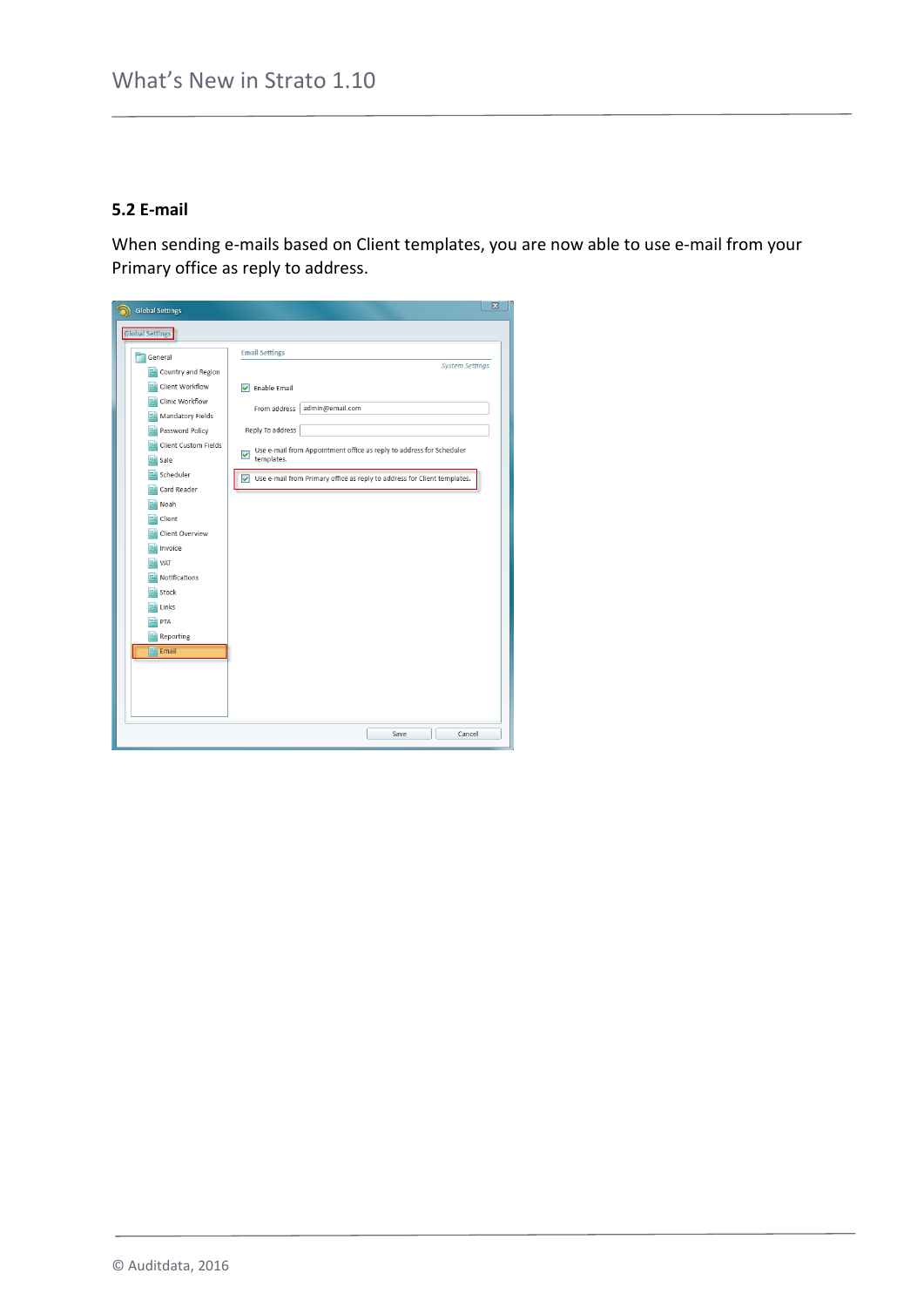## <span id="page-9-0"></span>**6. Strato EXPLORE**

#### <span id="page-9-1"></span>**6.1 Scheduler EXPLORE**

The appointment's **Create Date** field as well as your customised fields are now available as visible fields in the Scheduler EXPLORE view. If made visible, these fields will also be included when exporting appointment data.

#### <span id="page-9-2"></span>**6.2 Stock Item EXPLORE**

Article **Retail Price** and **Purchase Price** fields have been added to the Stock EXPLORE view, so that you can get an overview of the value of your stock and/or lent out articles.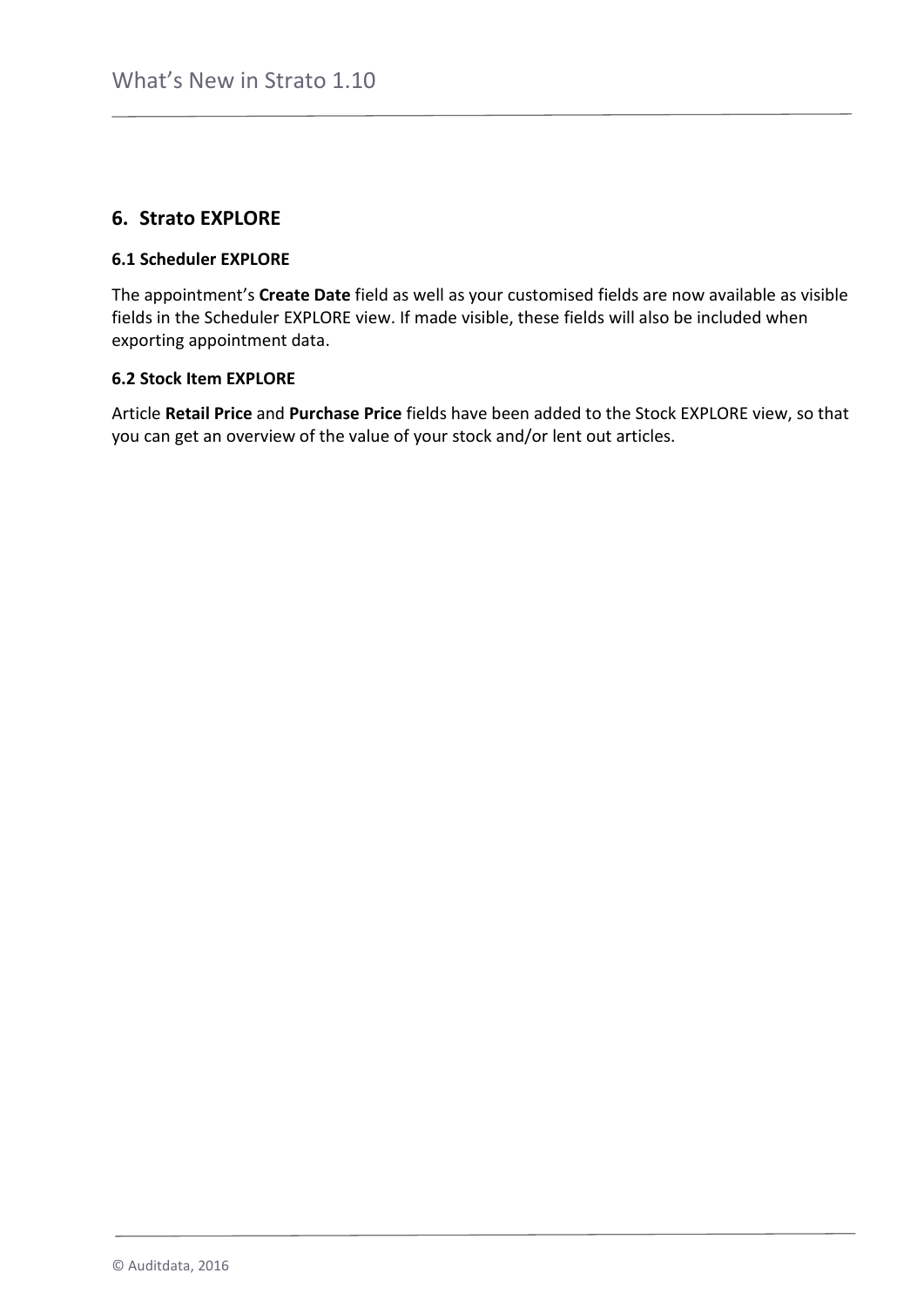## <span id="page-10-0"></span>**7. Client Documents**

#### <span id="page-10-1"></span>**7.1 New client document template added**

We have created a new client document template which includes all graphs (audiograms, speech audiograms, REM/HIT measurements). There is also the possibility to show both left and right ear audiogram in the same graph.

You can find the template under **Tools** -> **Administration** -> **Document Types.**

| ∸<br><b>Offices</b>             | <b>Document Types</b>           |                                                                                           |                         |                      |
|---------------------------------|---------------------------------|-------------------------------------------------------------------------------------------|-------------------------|----------------------|
| Users                           |                                 |                                                                                           | $\overline{\mathbf{v}}$ | Show Active only     |
| <b>Appointment Types</b>        | <b>Name</b>                     | <b>Description</b>                                                                        | <b>Active</b>           | <b>Predefin</b><br>٠ |
| <b>Activity Types</b>           | C13                             |                                                                                           |                         |                      |
| <b>Referral Sources</b>         | C14                             |                                                                                           |                         | ↑                    |
| <b>Document Types</b>           | Client Info                     | <b>Client Information Sheet</b>                                                           |                         | ∔                    |
| <b>EXPLORE Templates</b>        | Client Info                     | <b>Client Information Sheet</b>                                                           |                         |                      |
|                                 | Client Info 2                   |                                                                                           |                         |                      |
| Client                          | Client info spain               | <b>Test spain</b>                                                                         |                         |                      |
| <b>E-mail templates</b>         | <b>Client Report all graphs</b> | Client Report all graphs EN                                                               |                         |                      |
| Scheduler                       | <b>Client Report Aud/REM</b>    | Client Report with Audiograms and REM                                                     |                         |                      |
| E-mail templates                | <b>Client Report Aud/REM</b>    | Client Report with Audiograms and REM on one page                                         |                         |                      |
| <b>Stock</b>                    | <b>Client Report Aud/REM</b>    | Client Report with Audiograms and REM on one page                                         |                         |                      |
| Sale Item                       | <b>Client Report with Audi</b>  | Client Report with Pure Tone and Speech Audiogram                                         |                         |                      |
|                                 |                                 | Client Report with Audi Client Report with Pure Tone and Speech Audiogram                 |                         |                      |
| <b>Sale Templates</b>           | ClientInfo                      |                                                                                           |                         |                      |
| <b>Stock Item Status Causes</b> | <b>Invoice Sample</b>           | A sample how an invoice can be generated in Excel and filled a                            |                         |                      |
| Roles                           |                                 | Sample all Client Data ii Document with all client data. Can be used as a string point fo |                         |                      |
| <b>Suppliers</b>                |                                 | Sample all Client Data ir Document with all client data. Can be used as a starting point  |                         |                      |
| <b>ENTs</b>                     |                                 | Sample all Client Data ii Document with all client data. Can be used as a string point fo |                         |                      |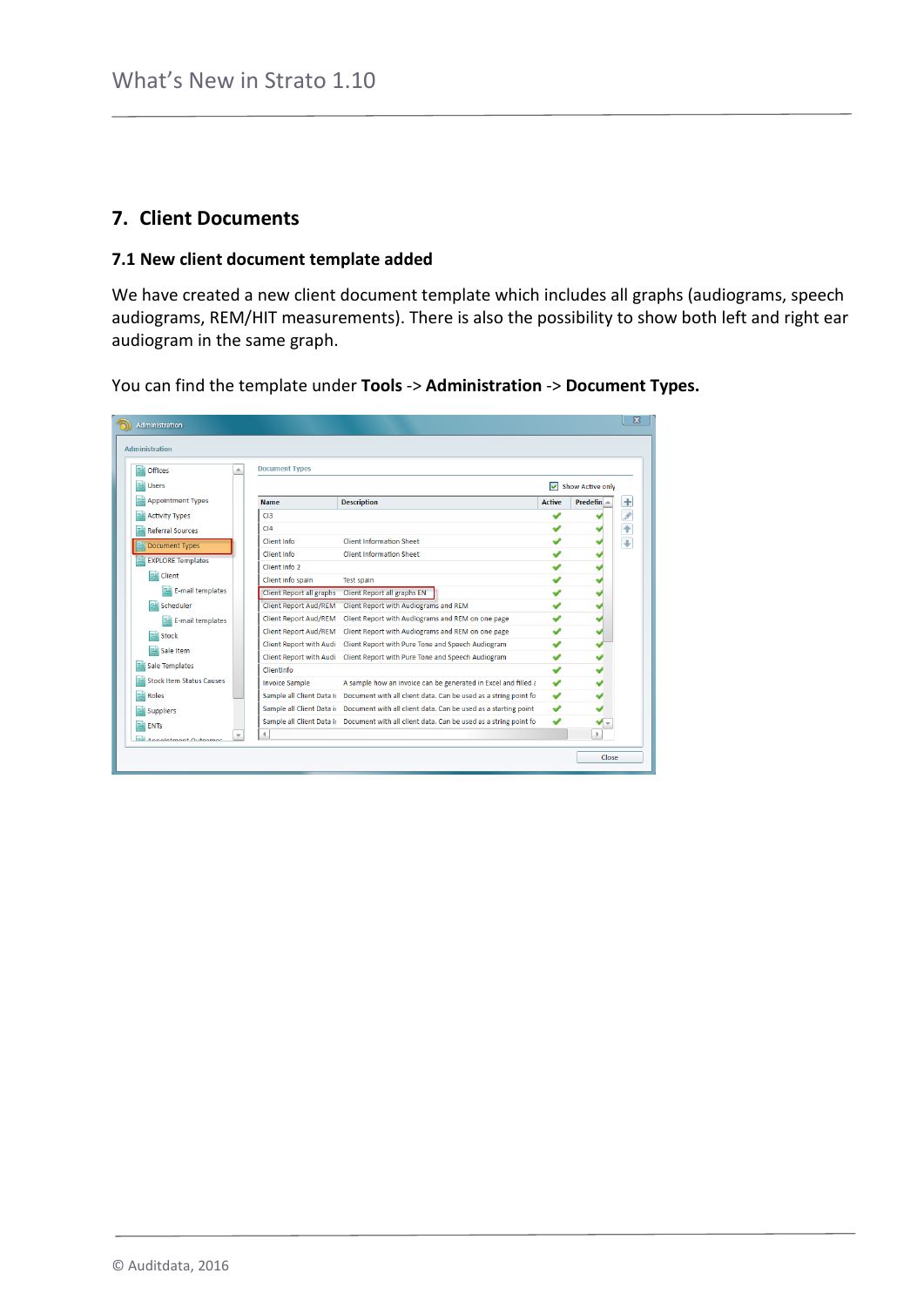## <span id="page-11-0"></span>**8. Usability Improvements**

### <span id="page-11-1"></span>**8.1 Client search by number**

You can now use the client number to search for a client.

|                                                      | SEARCH >> |
|------------------------------------------------------|-----------|
| 0003036                                              |           |
| All                                                  | Search    |
| <b>SEARCH RESULTS:</b>                               |           |
| Clients(1)<br>Mr. Johann Rasmussen<br>68757570987786 |           |
| Strogedaal 134<br>45RT56 Copenhagen                  |           |

#### <span id="page-11-2"></span>**8.2 Faster printing of the client documents**

You can easily print out any client document by using the **Print Document** option in the client's **Documents** tab.

| <b>Client Documents</b>                                   |                      |                           |
|-----------------------------------------------------------|----------------------|---------------------------|
|                                                           |                      |                           |
| <b>File Name</b>                                          | <b>Document Type</b> | User<br>Da                |
| Client Information Sheet.docx<br>$\overline{\phantom{a}}$ | Client Info          | adm adm<br>23             |
| Client Information<br>Edit document                       | Client Info          | adm adm<br>23             |
| Invoice Sample.xl<br>l٥ĭ<br>Open document                 | Invoice Sample       | adm adm<br>2 <sup>1</sup> |
| Delete document<br><b>Sales Documents</b>                 |                      |                           |
| <b>Print Document</b><br>Type                             | Number               | Date                      |

#### <span id="page-11-3"></span>**8.3 Easy access to Remote Support**

Click **Help** -> **Remote Support** to get redirected to the Auditdata website where you will be prompted to download and install TeamViewer. You can use TeamViewer to receive support help from Auditdata.

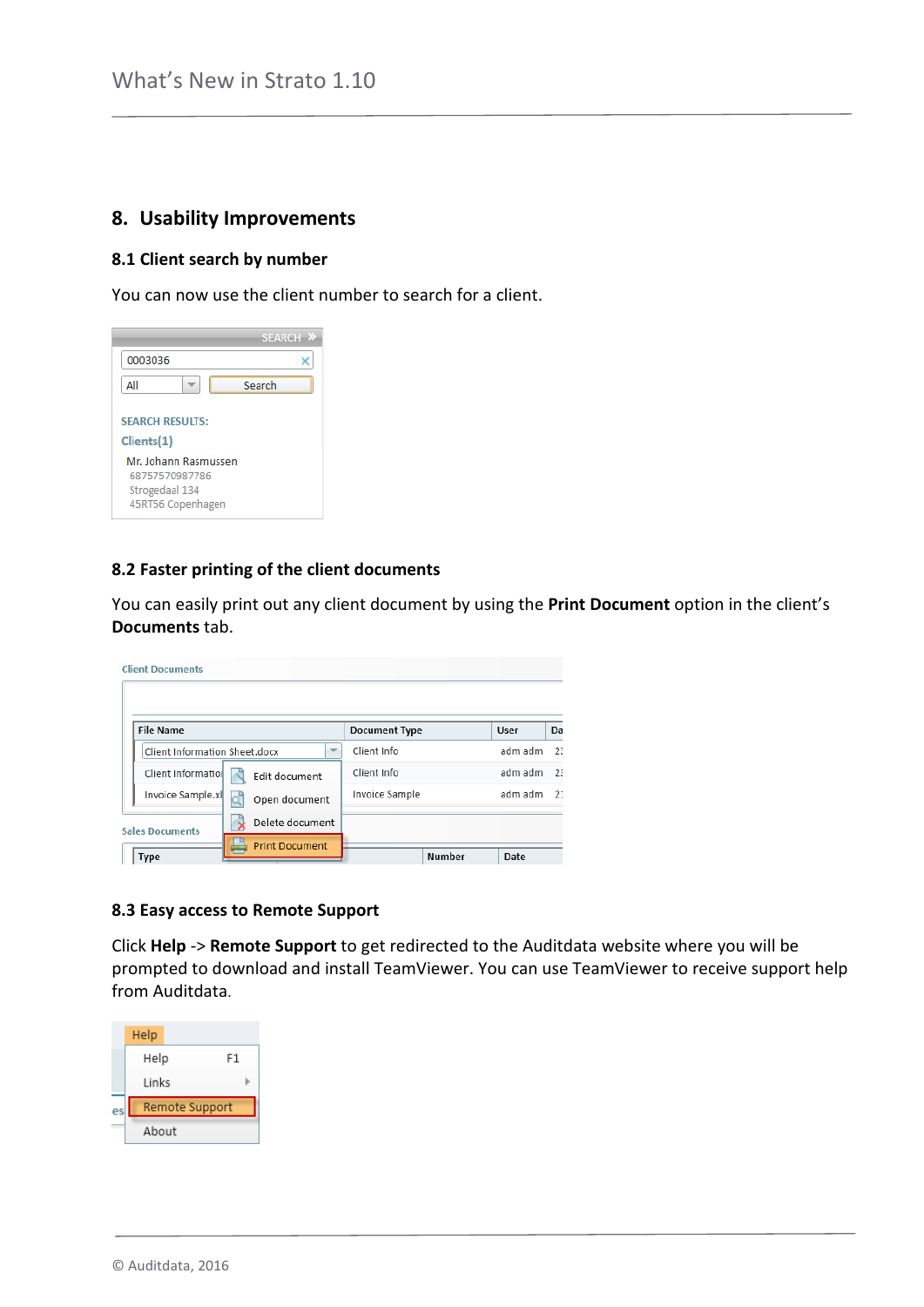# <span id="page-12-0"></span>**9. Performance**

We are constantly monitoring the use and performance of Strato. We pay attention to which functionality is used most often, the response time etc. Based on this real-life data, we are able to optimise Strato continuously.